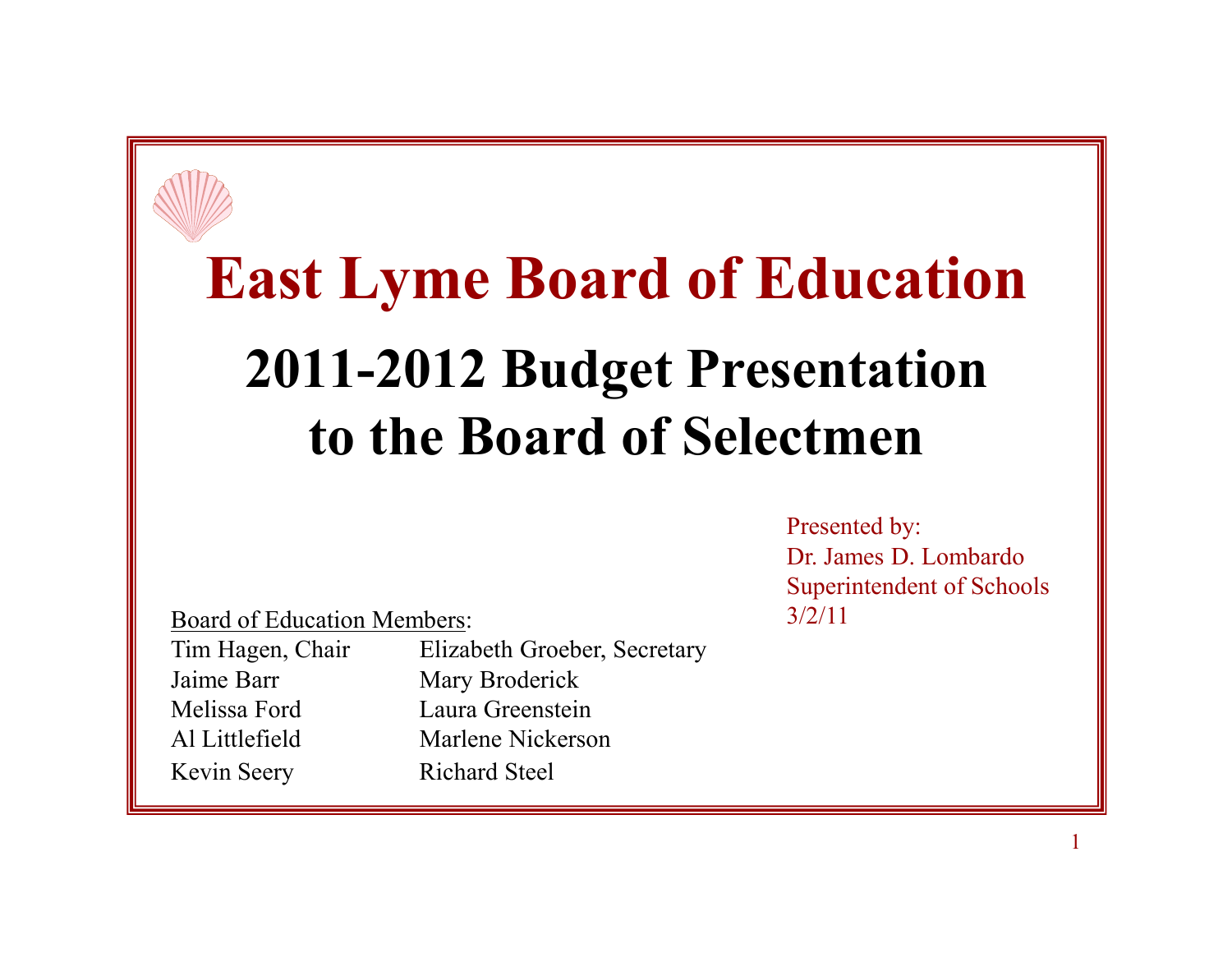## **2011-2012 Budget Priorities**

Ensure that Our Students and Staff Work and Learn in a Safe and Healthy School Environment:

- •Increase Repair Budgets;
- •Begin to address long-term maintenance needs in ELPS Feasibility Study

#### Ensure that Our Students are Engaged and Challenged to Achieve a Personal Vision of Success:

- $\bullet$  Increase the level of instructional resources to offset sharp reductions in recent years;
- $\bullet$  Implement a hardware and software replacement schedule that maintains student and staff access to educational technology;
- $\bullet$ Implement changes for an improved alternative education program;
- $\bullet$  Implement program revisions to improve the efficiency of the special education program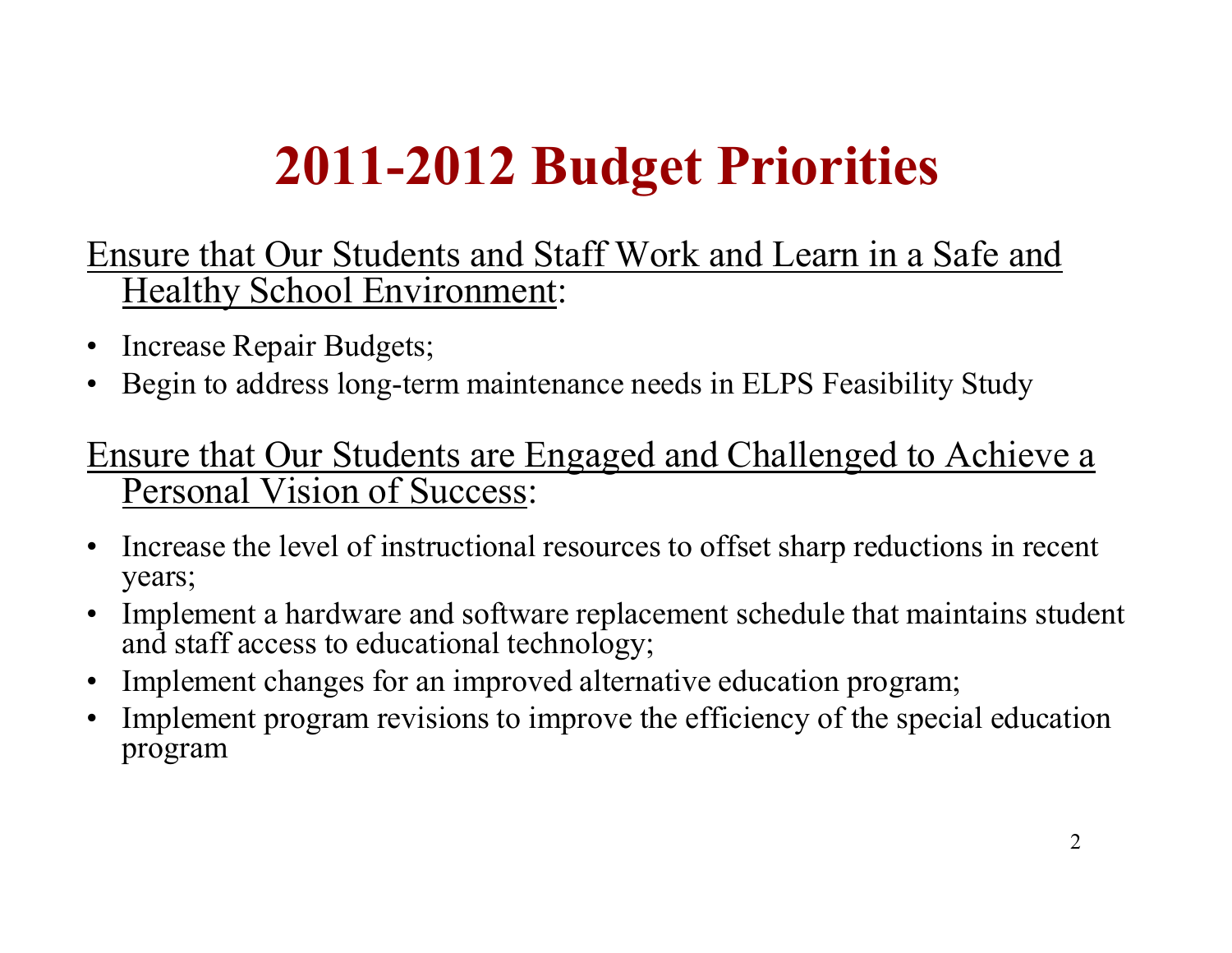### **2011-2012 Budget Priorities**

#### Ensure that Our Students Are Supported by the Best Leadership Practices:

 $\bullet$  Ensure professional development resources to address the differentiated learning needs of our teachers, administrators, and staff

#### Ensure that Each Child is Supported by Caring Adults:

- $\bullet$  Provide adequate professional development for all concerned with the implementation of Scientifically Research Based Intervention (SRBI) and Individualized Education Plans (IEP's);
- Maintain reasonable class sizes that reflect the current research on class size;
- $\bullet$ Provide the services of a school social worker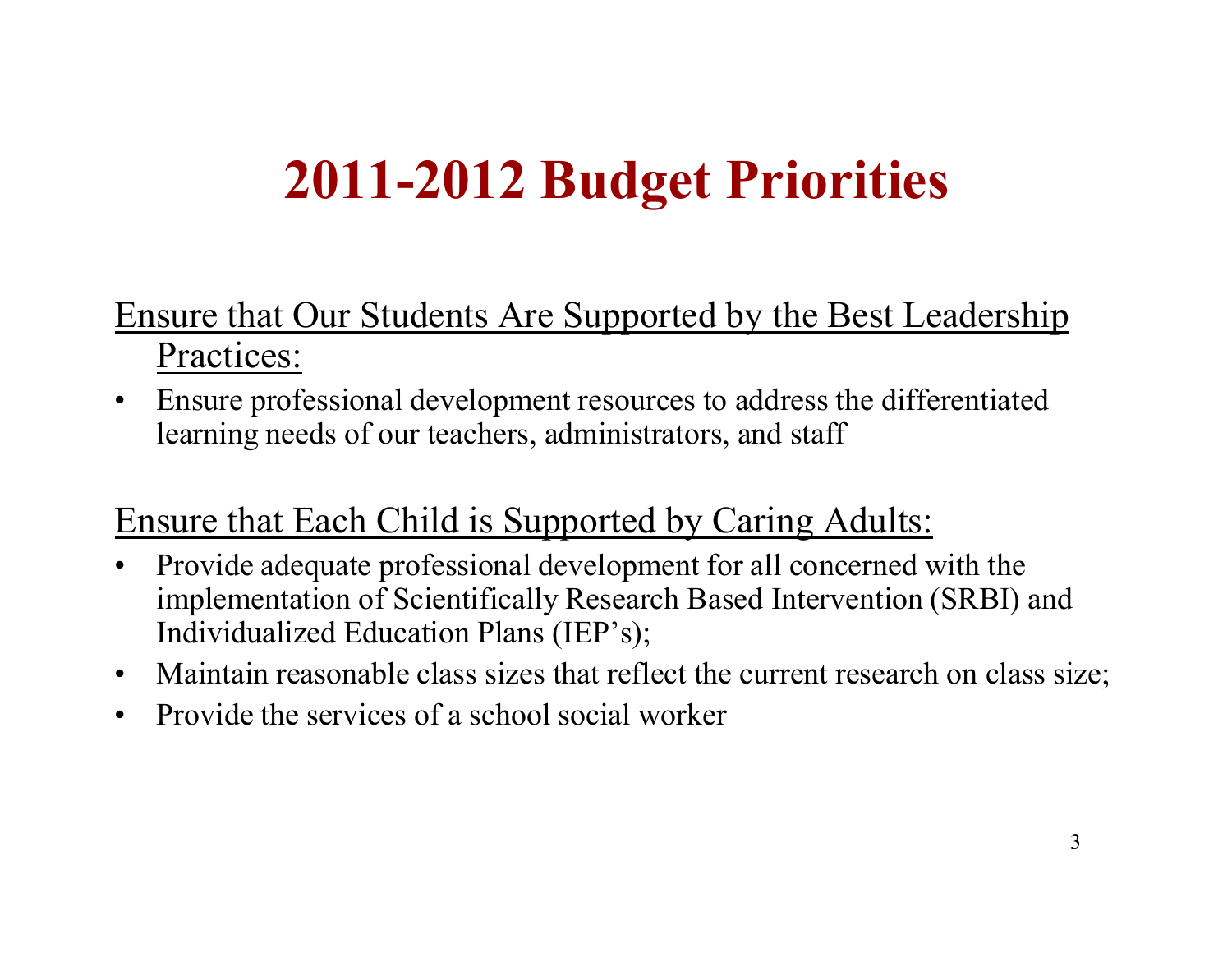#### *Budget Overview:*

• FY 2011-2012 draft budget represents a **2.93%** increase.

• **2.21** of the **2.93%** increase is due to salary and benefit increases (health insurance, workers' compensation, unemployment insurance). Salaries frozen for most employees in 2010-2011.

• **0.72%** of the **2.93%** increase is due primarily to increases in maintenance projects and instructional hardware (computers, replacement servers, switches, etc.)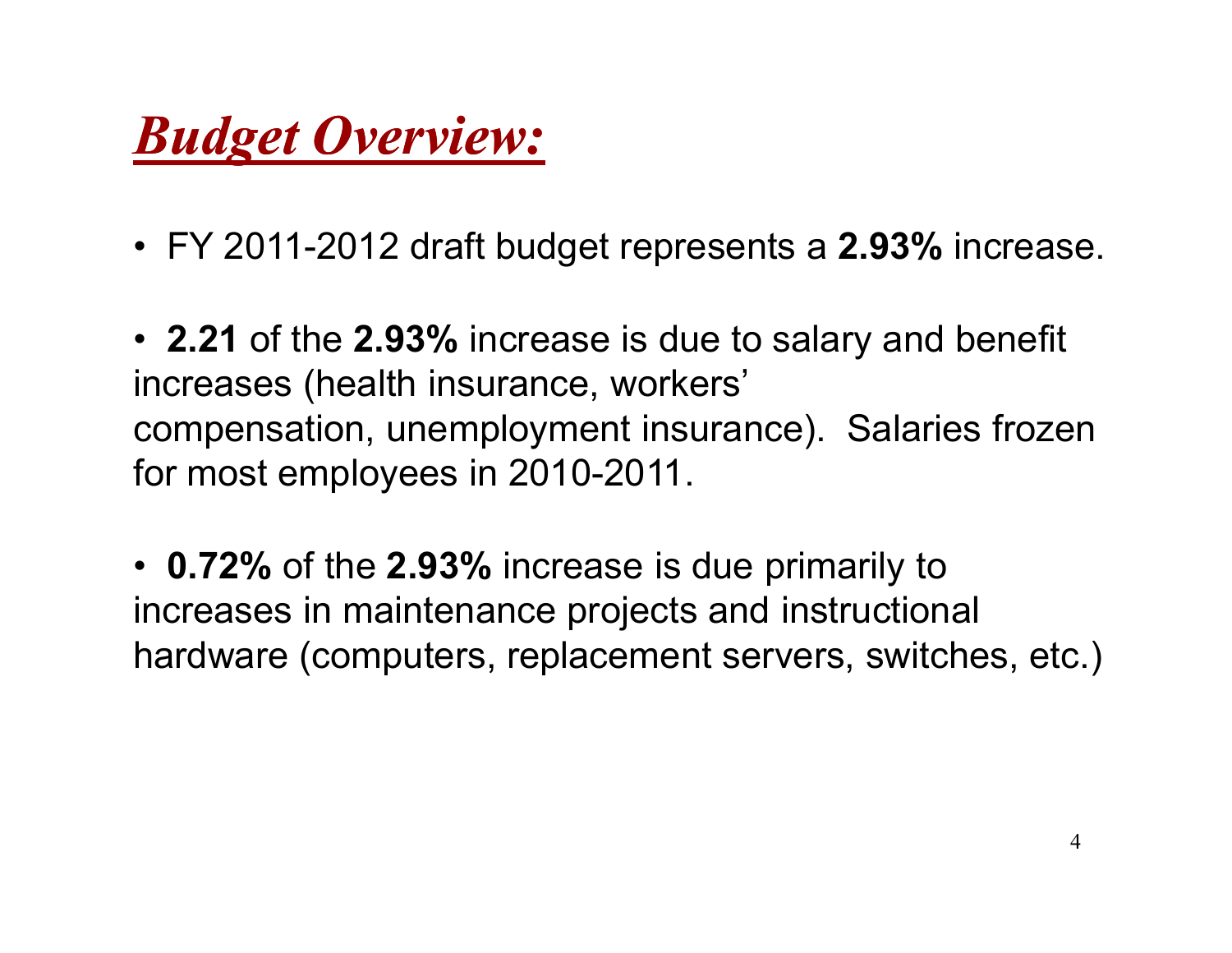#### **Total 2010-2011 Budget Request**

| $'08 - '09$  | $'09-'10$                 | $10 - 11$ | $11 - 12$                       |
|--------------|---------------------------|-----------|---------------------------------|
| Approved     | Approved                  | Approved  | <b>BOE Approved</b>             |
| \$39,378,063 | \$39,201,715 \$39,917,597 |           | \$41,089,105<br>(2.93% increase |
|              |                           |           | over '10-'11)                   |

The budget has increased 4.3% over 3 years, an average of 1.4% per year.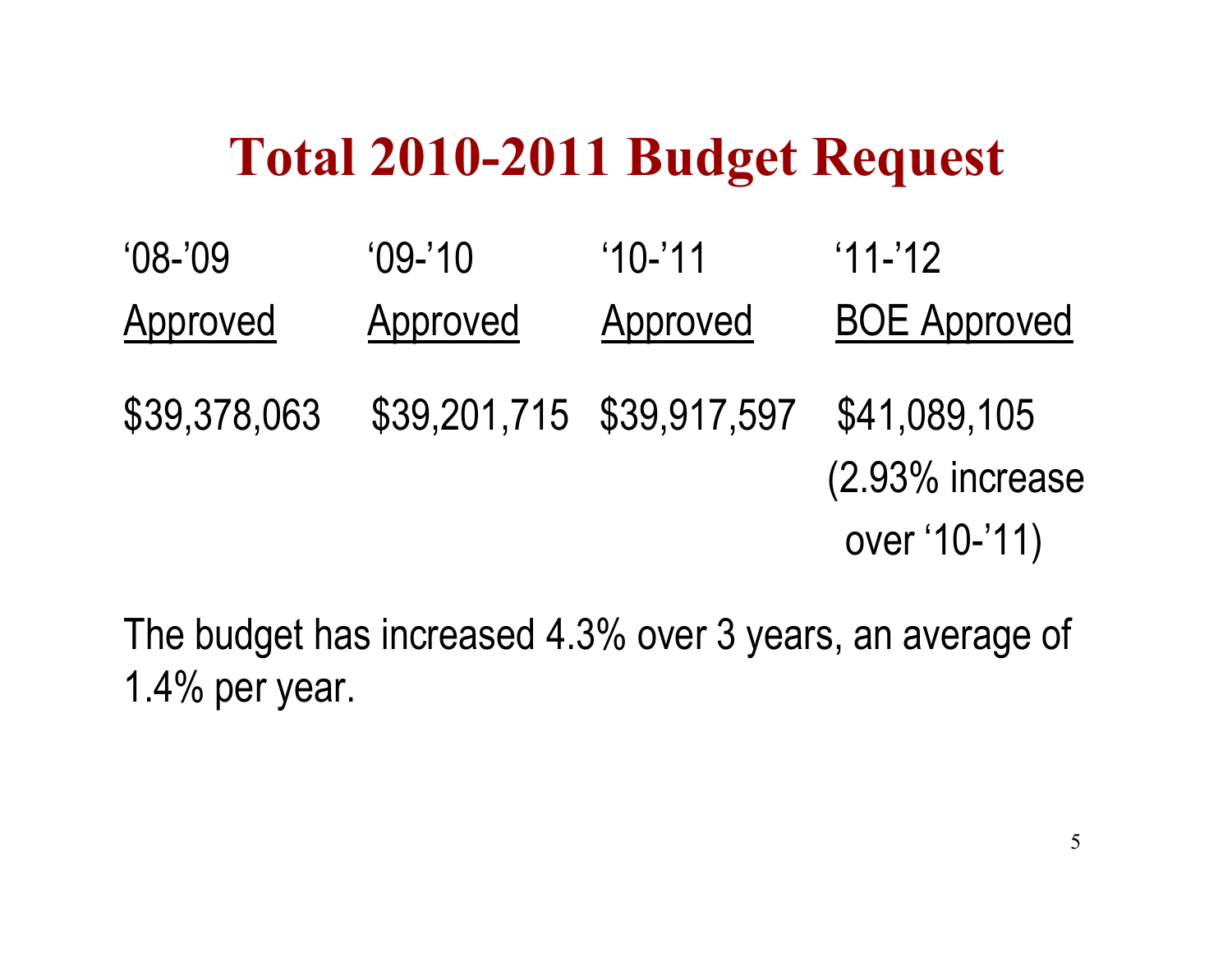#### **Cost Controls, Program Modifications**Included in 2011-2012 Budget Proposal

- Reduction in substitute account of \$85,000 ° Will require some adjustments in practices
- Reduction in special education tuition and<br>transportation due to program changes transportation due to program changes° \$780K in combined grant and general fund reduction
- Savings in "communications" due to new phone systems
	- ° \$38,000 in savings
- Reduction in fuel costs due to new high school boilers ° \$27,000 in net cost savings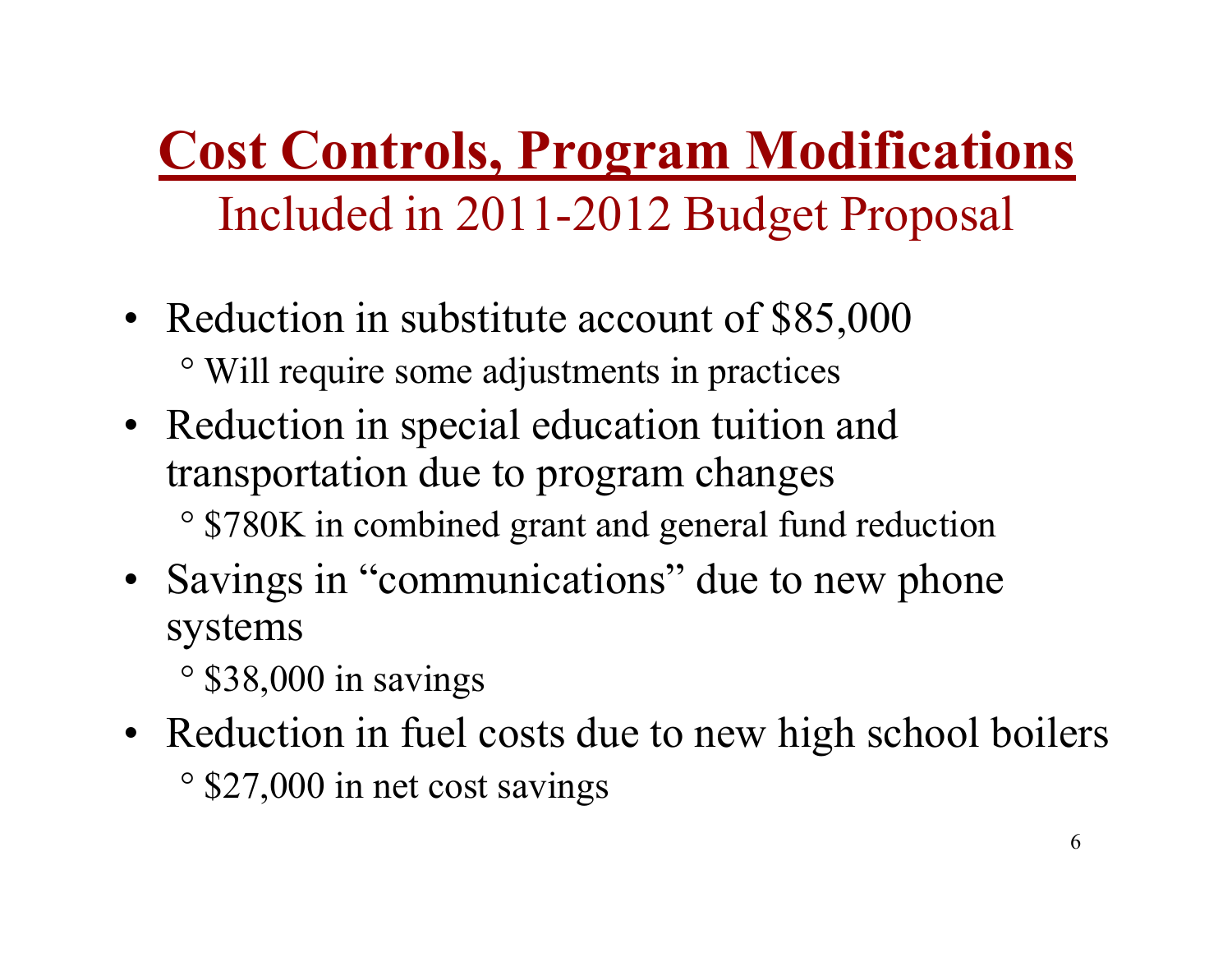#### **Staff Changes**Included in 2011-12 Budget Proposal

| Administration         | No change |
|------------------------|-----------|
| <b>Teachers</b>        | $-2.0$    |
| Secretaries/Clerical   | No change |
| Paraprofessionals      | $-3.0$    |
| Custodians/Maintenance | No change |
|                        |           |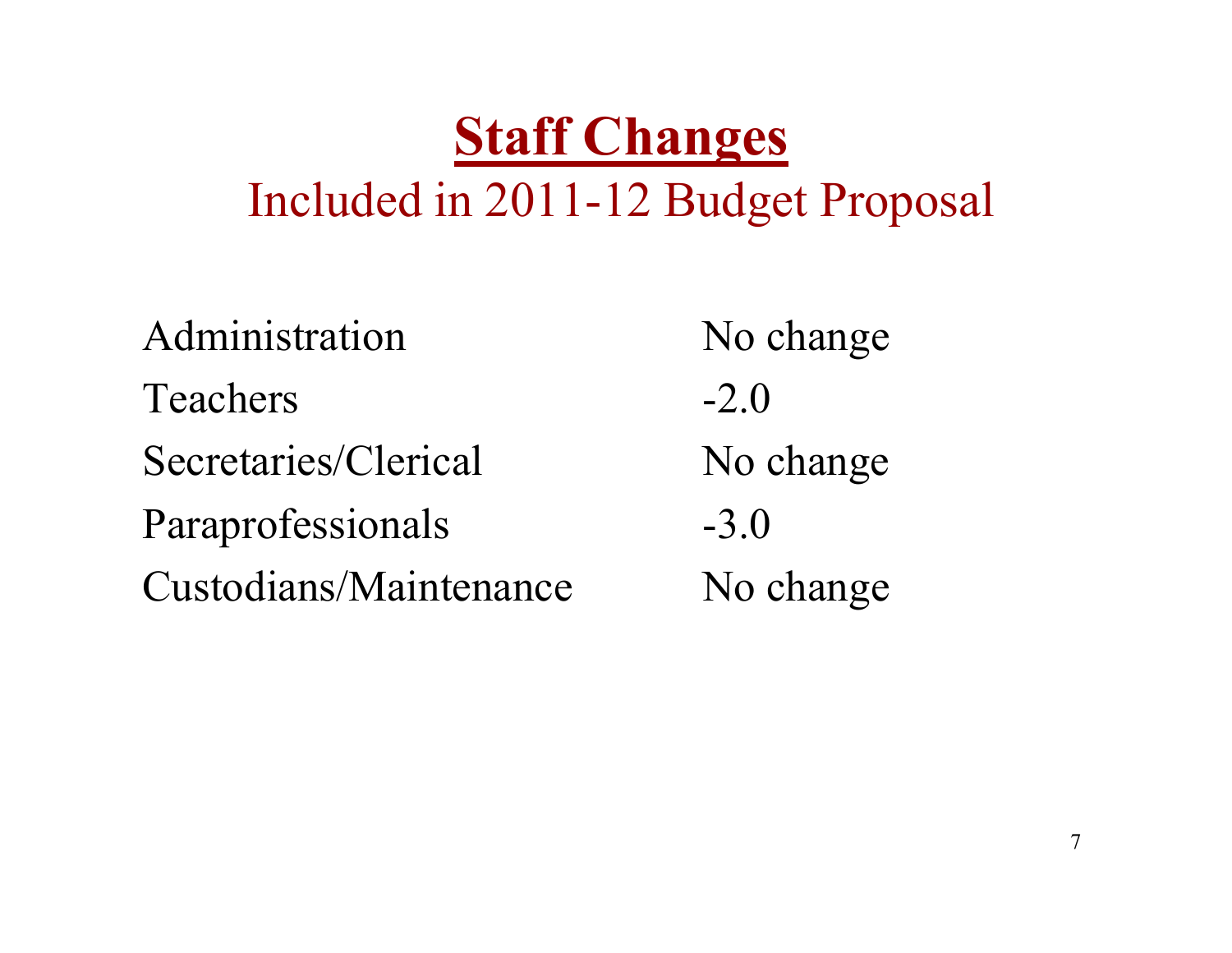### **A Few Bits of Related Information**



- Changes in Enrollment
- Feasibility Study Preview
- $\bullet$ Special Education Cost Savings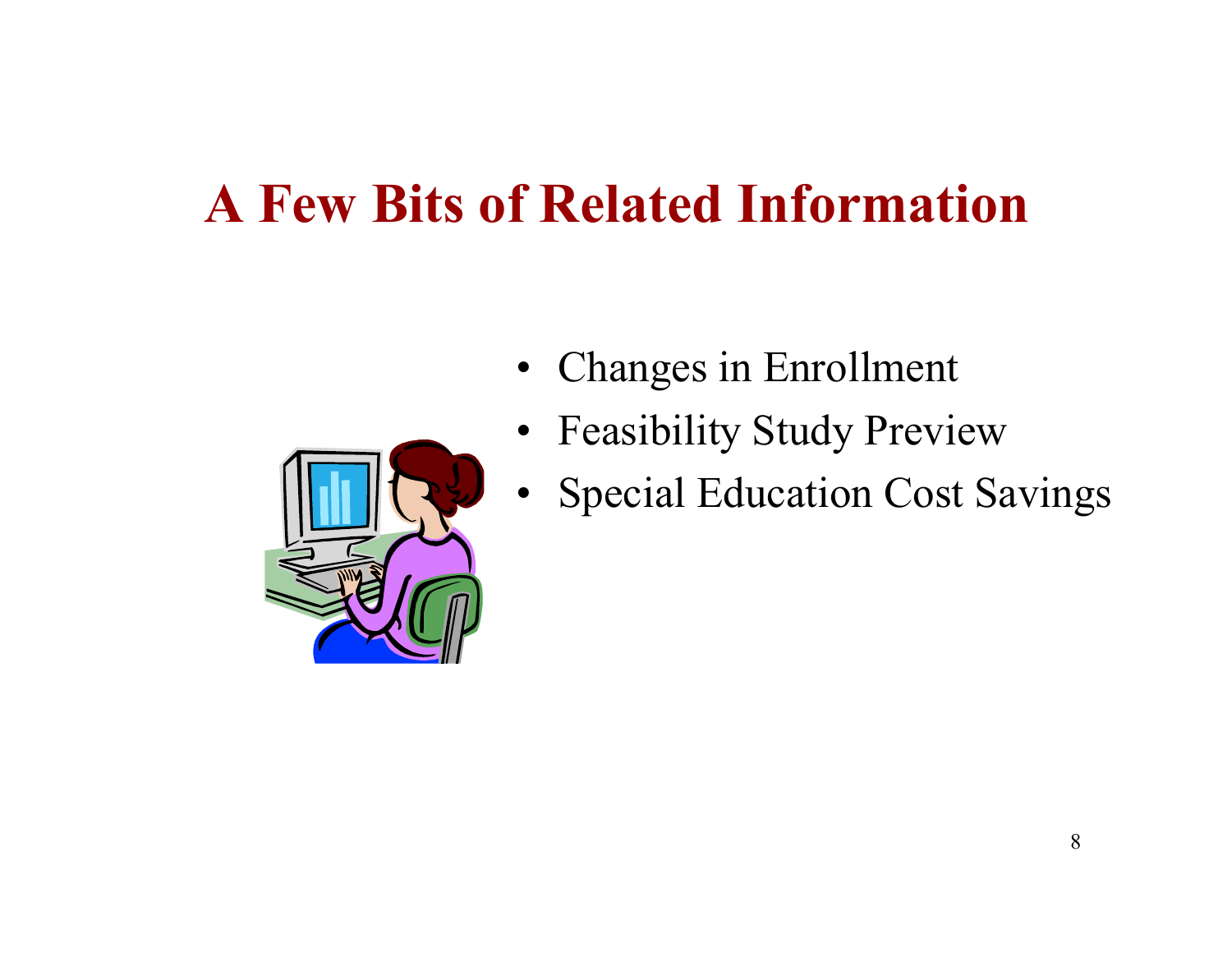#### **Enrollment Changes (as of 12/31/10)**

| Gr             | <b>FY12</b> | FY11 | Change      |
|----------------|-------------|------|-------------|
| K              | 169         | 169  | $\Omega$    |
| 1              | 169         | 178  | (9)         |
| $\overline{2}$ | 178         | 193  | (15)        |
| $\overline{3}$ | 193         | 213  | (20)        |
| $\overline{4}$ | 213         | 204  | $\mathbf Q$ |
| 5              | 213         | 210  | 3           |
| 6              | 210         | 211  | (1)         |
|                |             |      |             |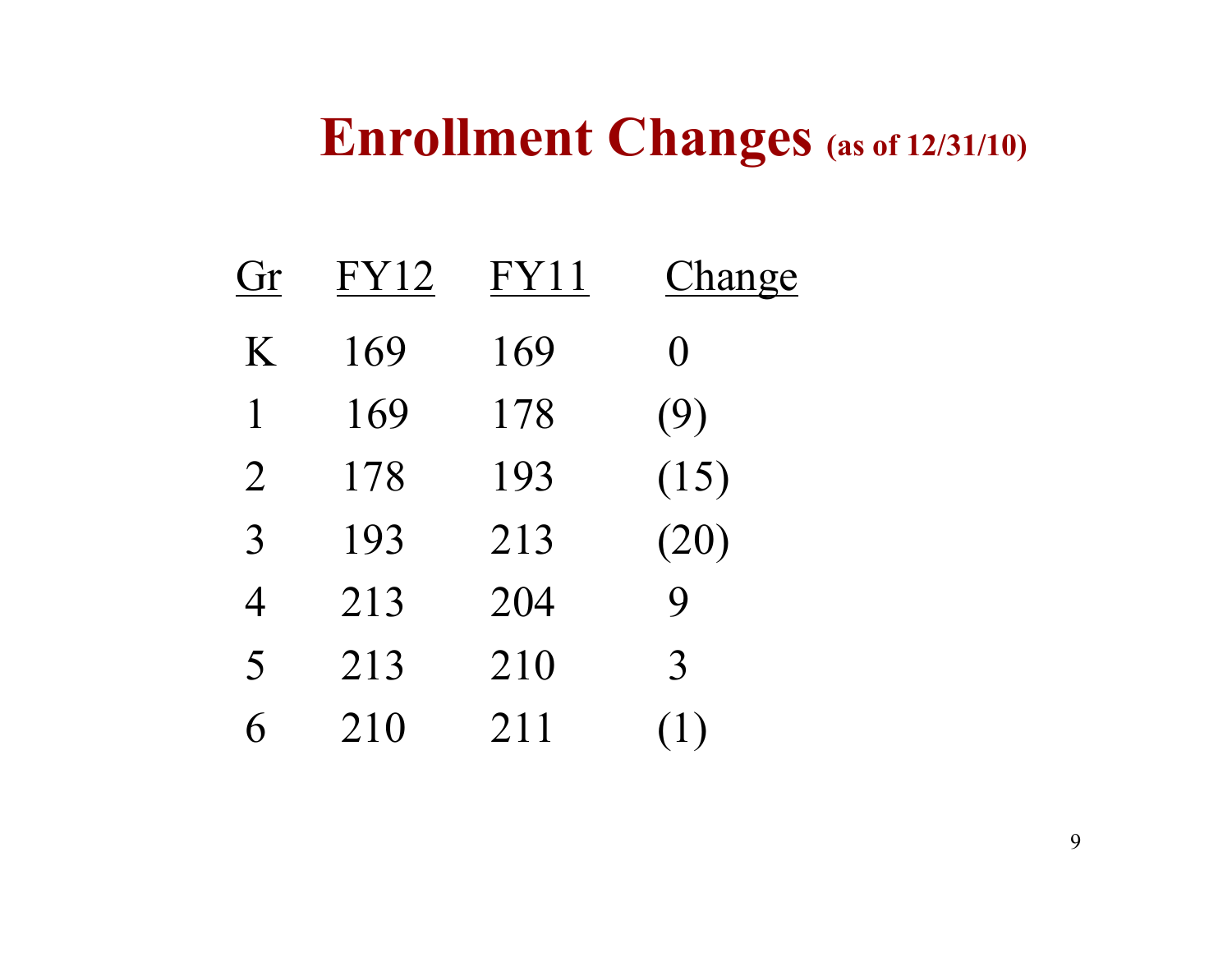#### **Enrollment Changes (Cont.)**

| Gr               | <b>FY12</b> | <b>FY11</b> | Change         |
|------------------|-------------|-------------|----------------|
| $\overline{7}$   | 211         | 217         | (6)            |
| 8                | 217         | 215         | $\overline{2}$ |
| $\boldsymbol{Q}$ | 278         | 290         | (12)           |
| 10               | 290         | 299         | (9)            |
| 11               | 299         | 294         | 5              |
| 12               | 294         | 329         | (35)           |
|                  | 2934        | 3022        | (88)           |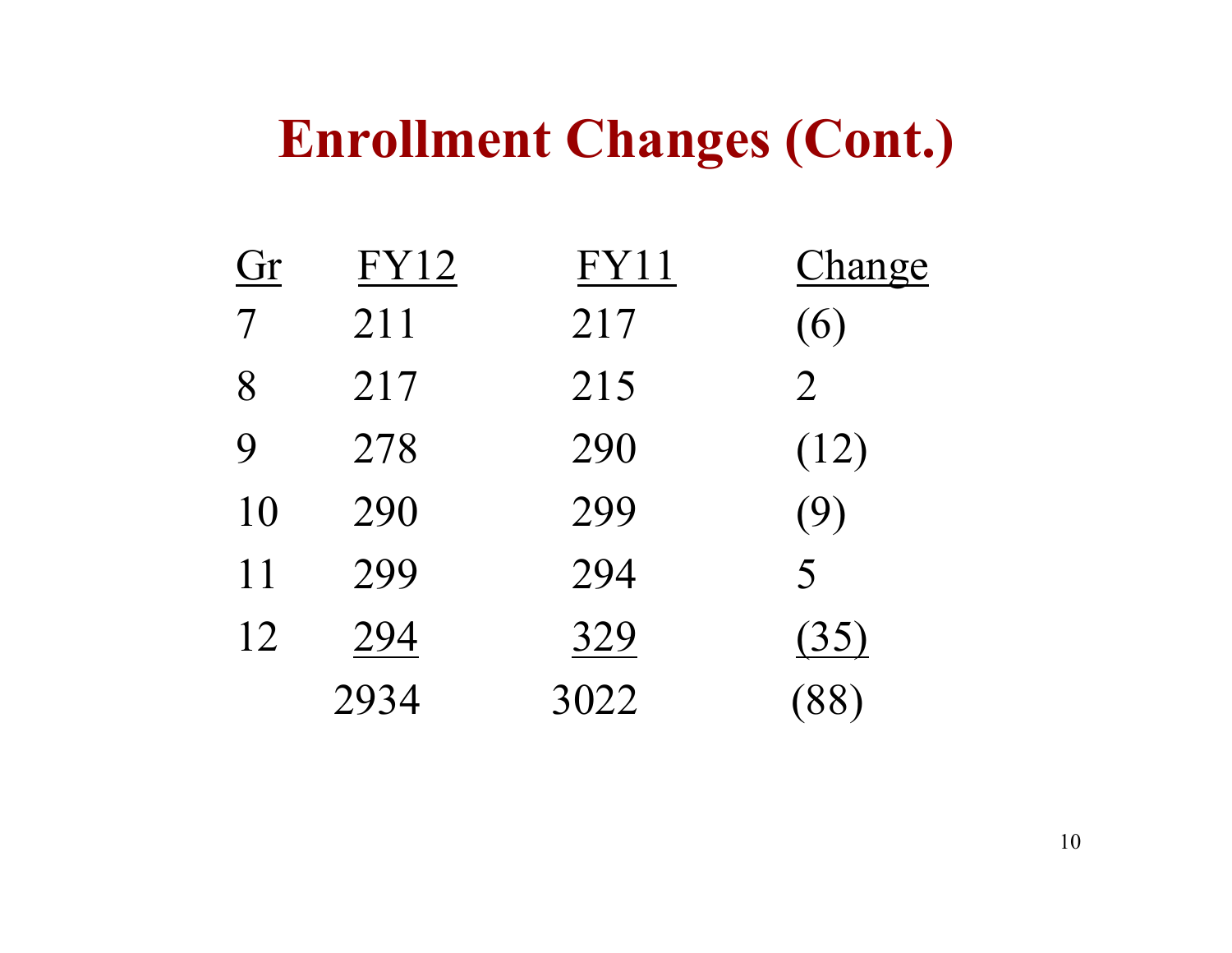#### **ELPS Facilities Assessment: Work in Progress**

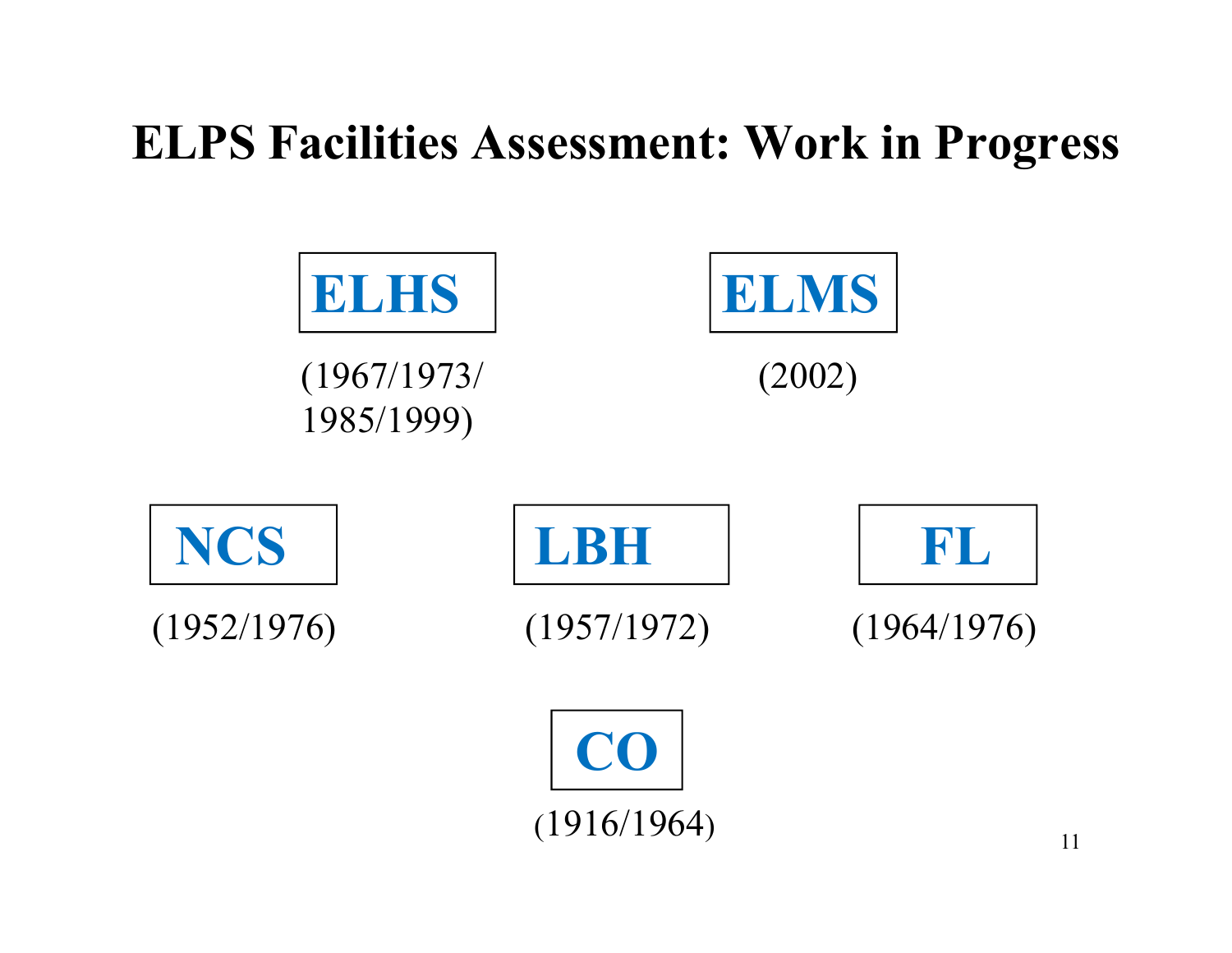#### **Essential and Immediate Facility Needs for Next Year**

HS Music Wing Wall Repair \$ 225,000 Athletic Complex Project 2,800,000(Parking/Entrance Change to FL 400,000)

HS Culinary Arts Lab Upgrade 280,000<br>LBH Learn Wing Roof 300,000 LBH Learn Wing Roof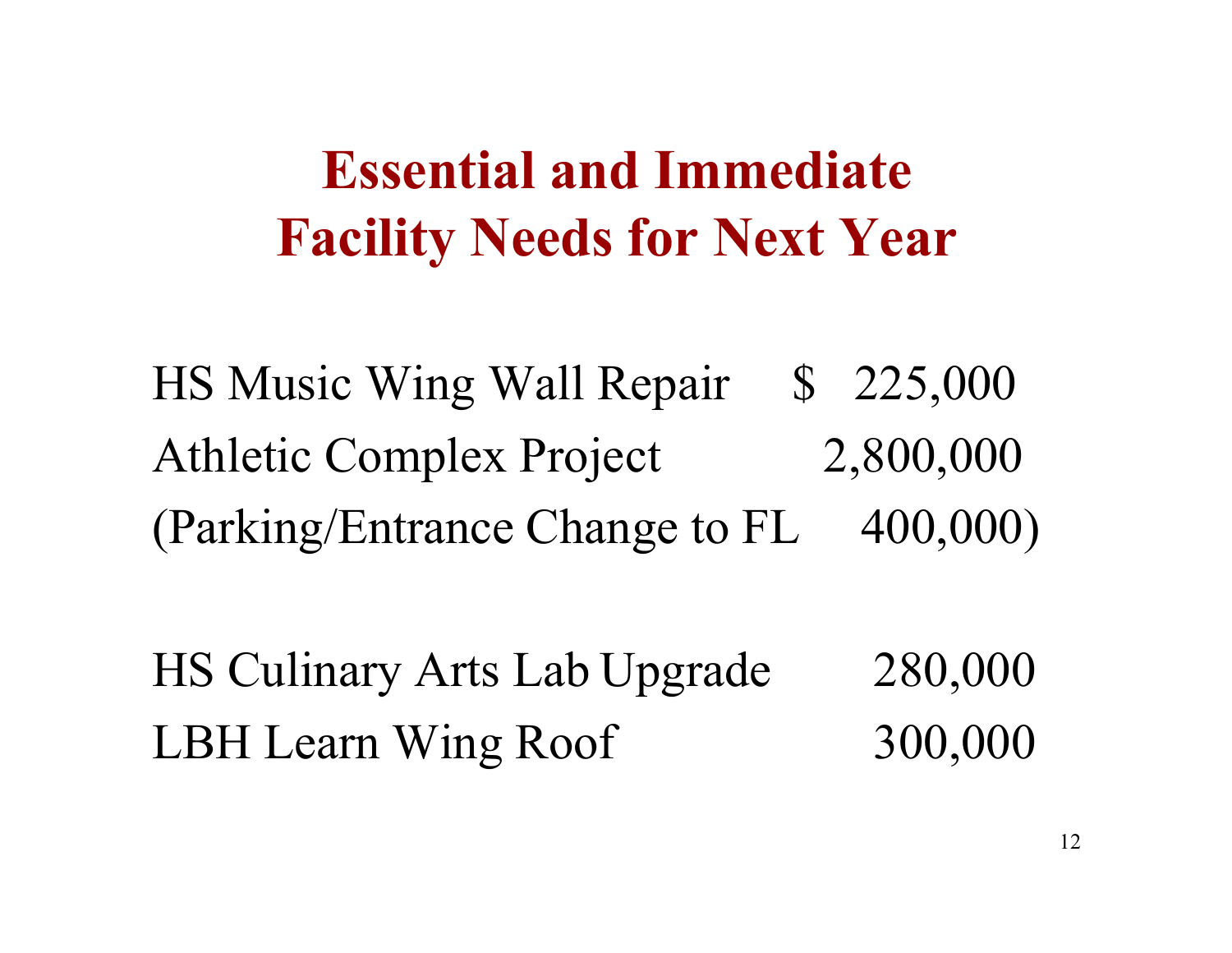## **Net Tuition Expenditure**

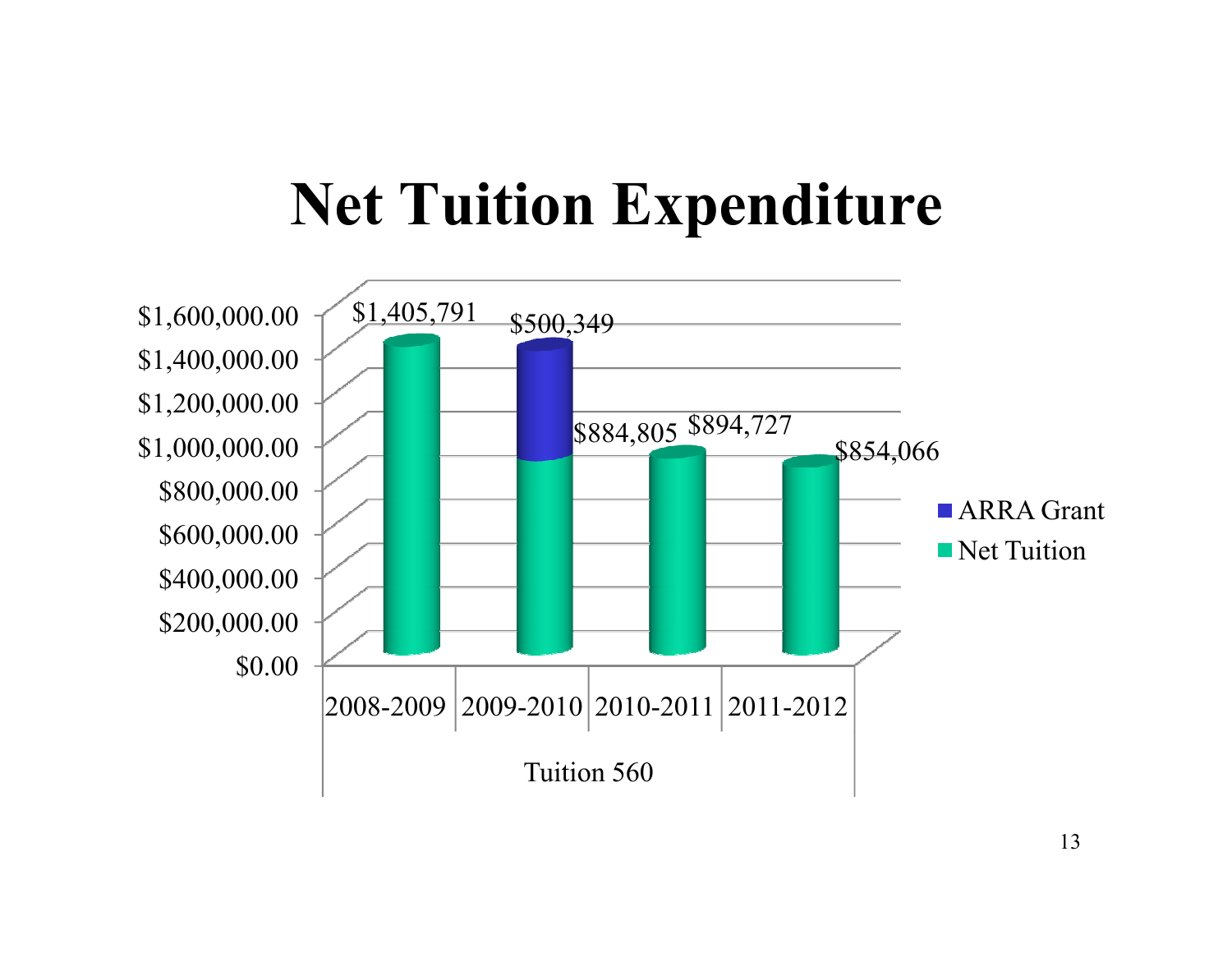## **New Programs for 2010-2011**

- Elementary Therapeutic Learning Program
	- Located at Flanders School
	- Expands the capacity of the program to K-12
- Middle School ABA (Autism) Program
	- Located at the Middle School
	- Expands our intensive ABA (Autism) programming from grades PK-8
- Medically Fragile Program
	- Located in the Middle School
	- Serves students in grades 5-12+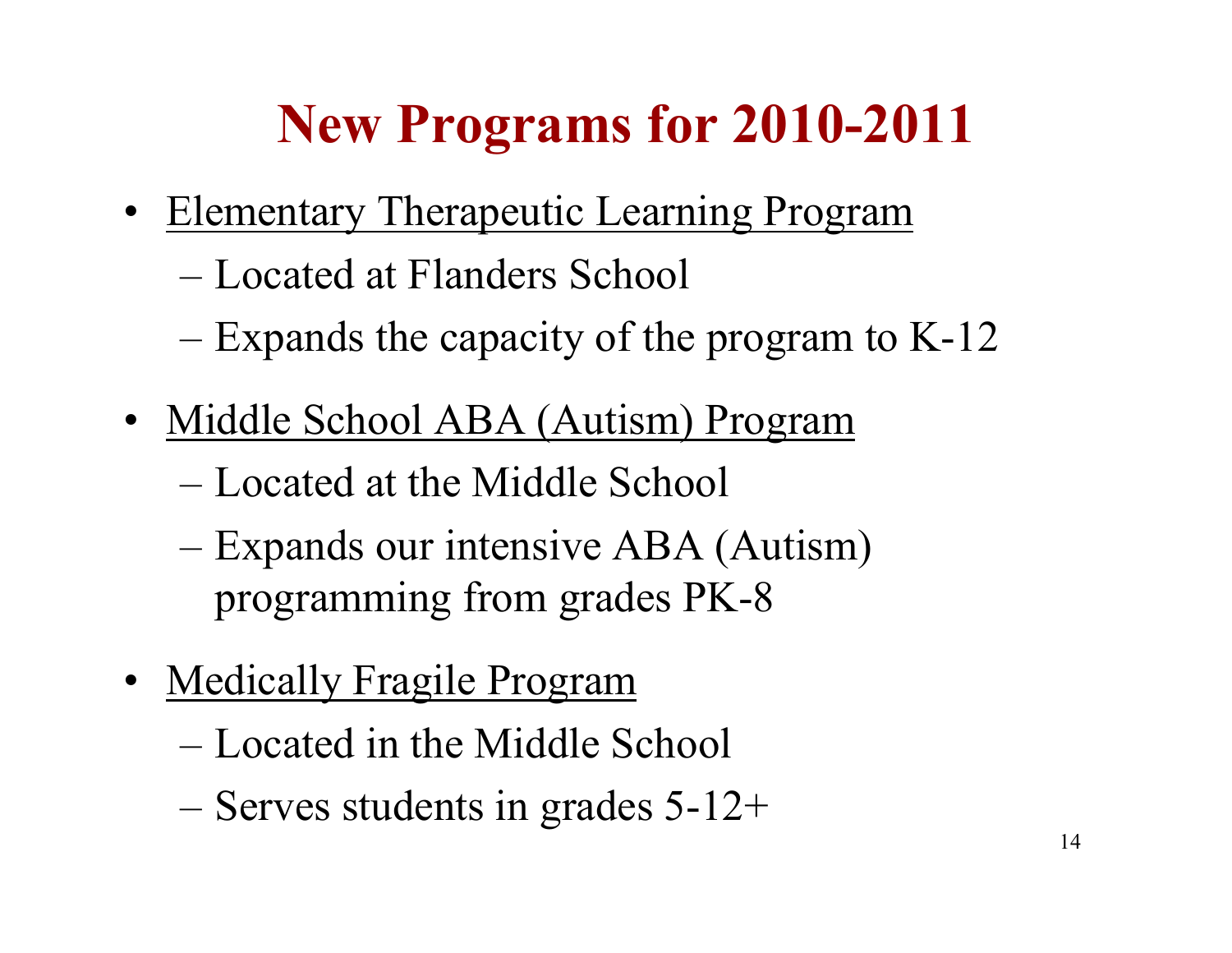## **New Program Impact on 2010-2011 Budget**

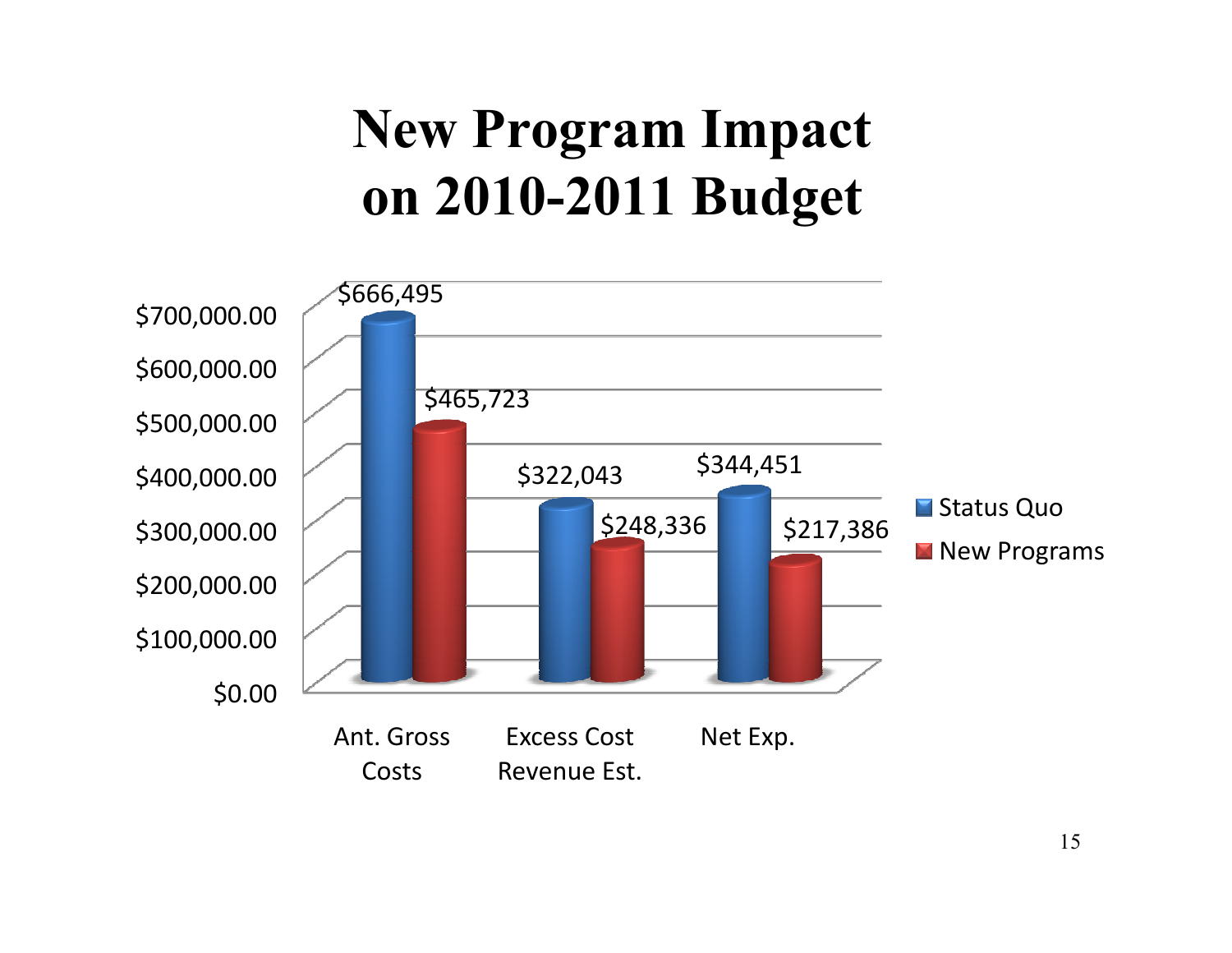# **Bringing Children Home Update(Outplacement Trends)**

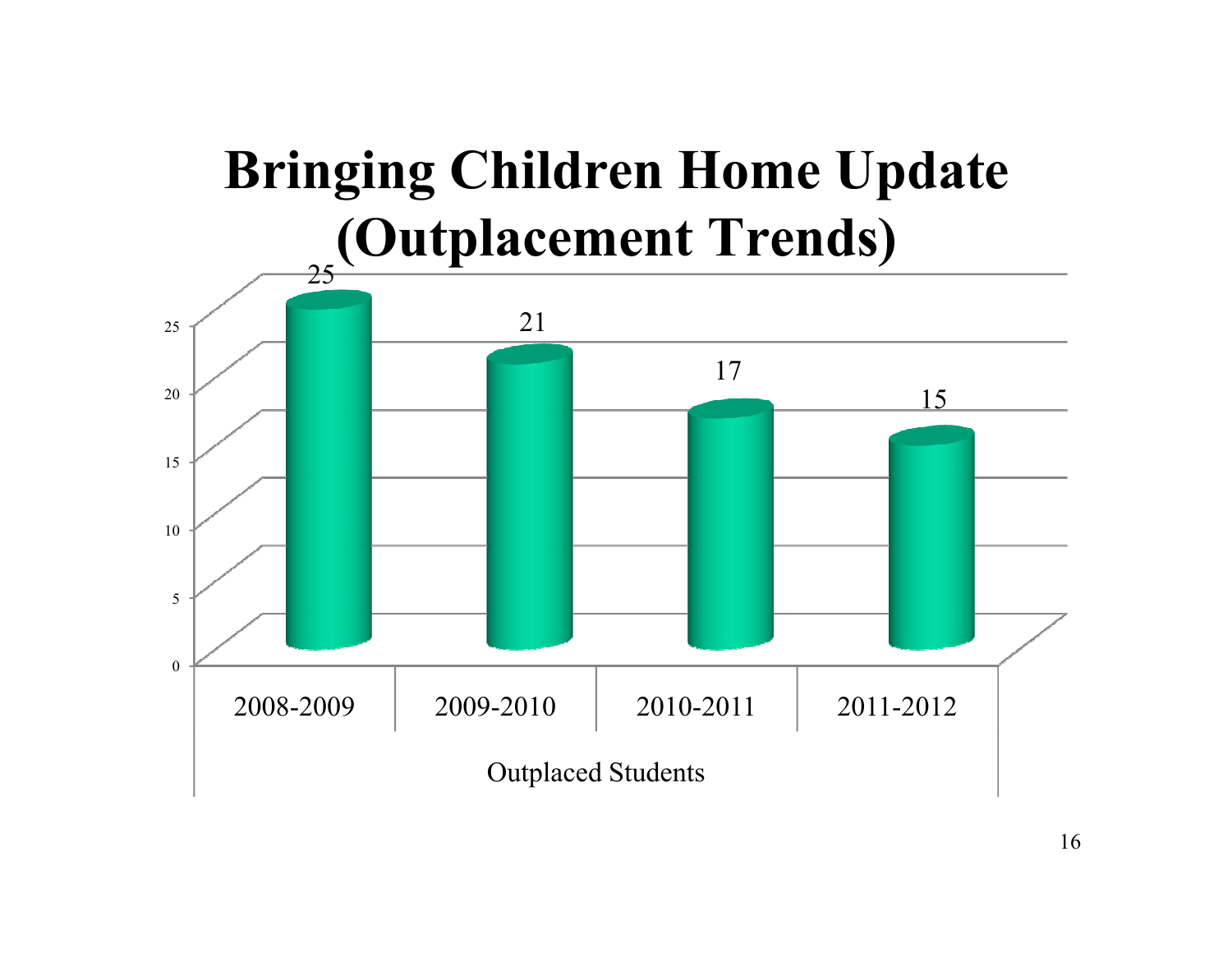### **Future Plans**

- • Continue to expand the following:
	- –Extended Day programming
	- –Vocational programming